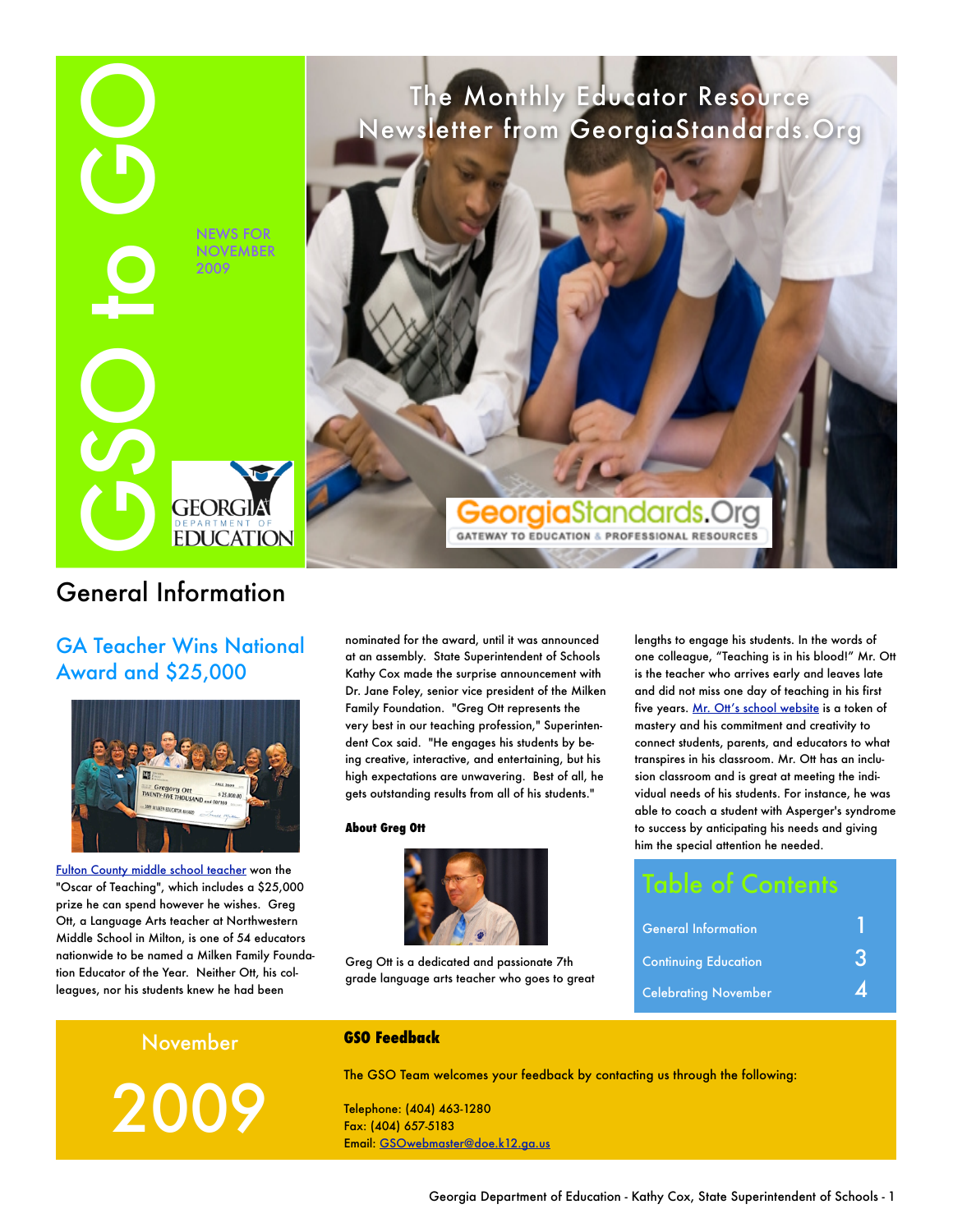#### **About the Milken Family Foundation**

The Milken Family Foundation National Educator Awards provide recognition and unrestricted financial awards of \$25,000 each to exceptional elementary and secondary school teachers, principals, and specialists who are furthering excellence in our nation's schools. This year, alone, over \$1 million in Milken Awards will be presented to up to 55 of America's finest secondary educators. New Milken Educators also receive an all-expenses-paid trip to Los Angeles to participate in the Milken National Education Conference focused on solutions to America's pressing challenges in education today. To learn more about the Milken Education Awards, visit the [foundation's](http://www.mff.org/mea/notif2009.taf)  [website.](http://www.mff.org/mea/notif2009.taf)

# MF Milken Family Foundation

"Highly effective educators are the human capital that will equip America's youth in this increasingly competitive global economy," said Lowell Milken, chairman and cofounder of the Milken Family Foundation. "By shining a national spotlight on these exceptional people, the Milken Educator Awards send a powerful message of the critical role that talented teachers play in preparing young people for a bright future."

Superintendent Cox said: "For 23 years, the Milken Family Foundation has put a bright spotlight on the outstanding educators in Georgia and across the nation. The recognition and the money that comes with it is a way to emphasize the importance that educators have in preserving the future of our country. I am grateful to the Milken family for their commitment to education!" Potential nominees for the award are gathered by the Georgia Department of Education (GaDOE) and presented to a blue ribbon panel of judges that includes members of GaDOE, the education community, and other stakeholders. The finalists were sent to the Milken Family Foundation, which chose the winner.

View photos of Gregg Ott receiving the [Milken Family Foundation Educator of the](http://gadoe.shutterfly.com/1489)  [Year.](http://gadoe.shutterfly.com/1489)

# Attain Balanced Assessment Through Virtual Math **Manipulatives**

K-12 teachers can incorporate additional math activities to the GPS by stimulating critical thinking and in-depth learning with students. The National Library of Virtual Manipulatives (NLVM) is a National Science Foundation supported project that has developed a library of uniquely interactive, web-based virtual manipulatives and concept tutorials. The NLVM website is based on sound research which notes that learning and understanding mathematics, at every level, requires student engagement. As a result, there is a need for good computerbased mathematical manipulatives and interactive learning tools. The NLVM is a resource from which teachers may freely draw to enrich their mathematics classrooms. Access NLVM on GSO by following these breadcrumbs: [GeorgiaStandards.Org](http://www.georgiastandards.org/) > [Resources & Videos](http://www.georgiastandards.org/Resources/Pages/default.aspx) > [Browse Resources](http://www.georgiastandards.org/Resources/Pages/Tools/toolsandlinks.aspx) > Teacher Tools for Integrating Technology.

### CTAE Recruitment Videos

New videos for [Career, Technical and Ag](https://www.georgiastandards.org/resources/Pages/Videos/CTAE.aspx)[ricultural Education](https://www.georgiastandards.org/resources/Pages/Videos/CTAE.aspx) have been added to GSO. CTAE Middle School Curriculum Coordinator, Dr. John Pritchett, stated, "the addition of our [CTAE Videos to the](https://www.georgiastandards.org/Resources/Pages/Videos/VideosandPodcasts.aspx)  [GeorgiaStandards.Org](https://www.georgiastandards.org/Resources/Pages/Videos/VideosandPodcasts.aspx) website provides all teachers and administrators another opportunity to explore review, and learn more about the many career and technical education opportunities available to all students." These videos can be used by Georgia secondary schools as recruitment tools for the [Business & Computer Science](https://www.georgiastandards.org/resources/Pages/Videos/CTAE-Business-Computer-Science-Recruitment-Video.aspx) and [Marketing Sales & Services](https://www.georgiastandards.org/resources/Pages/Videos/CTAE-Marketing-Sales-Services-Recruitment-Video.aspx) program concentrations. There is also an excellent promotional video that features all the [CTAE](https://www.georgiastandards.org/resources/Pages/Videos/CTAE-Georgia-Student-Organizations-CTSO.aspx)  [student organizations](https://www.georgiastandards.org/resources/Pages/Videos/CTAE-Georgia-Student-Organizations-CTSO.aspx). GaDOE's CTAE Division is excited that middle school and high school students along with their parents may review the videos to learn more about Georgia's Career, Technical & Agricultural Education programs, Career Pathways and Programs of Study. These videos according to Dr. Pritchett, "can be used to help students decide what they want to do after they graduate from high school." You can find these CTAE videos under the Resources & Videos tab on GSO.

# Former Chief Justice of Georgia Supreme Court Featured on Georgia Read **More**



[Former Chief Justice Leah Ward Sears](http://www.georgiaencyclopedia.org/nge/Article.jsp?id=h-3724&hl=y) of the Georgia Supreme Court reads the book Julius to a small group of students. They gather around Chief Justice Leah Ward [Sears](http://www.georgiaencyclopedia.org/nge/Article.jsp?id=h-3724&hl=y) in the Georgia Supreme Court and are mesmerized as they listen to her read a delightful story about pig. The author of [Julius](http://www.eduplace.com/kids/hmr05/mtai/johnson.html?grade=2) is Angela Johnson and the pictures are drawn by [Dav Pilkey.](http://www.pilkey.com/) As with most of Georgia Read More featured books, there is a [vocabulary list](http://public.doe.k12.ga.us/DMGetDocument.aspx/Julius-vocabulary-list.pdf?p=6CC6799F8C1371F663069EB3DBA22FD185D0ABFAD65DE203B53F1EADB72C758C&Type=D) that accompanies Julius. The verdict is in…students are sure to go hog wild about the Julius Georgia Read More video, so make the time for them to watch it. You can also see what else is playing at the Georgia Read More Program Videos page.

The Georgia Department of Education has implemented a literacy program aimed at third grade students called the ["Georgia](http://public.doe.k12.ga.us/pea_communications.aspx?ViewMode=1&obj=982)  [Read More" program](http://public.doe.k12.ga.us/pea_communications.aspx?ViewMode=1&obj=982). The concentrated efforts of the [Library Media Services De](http://public.doe.k12.ga.us/sia_as_library.aspx)[partment](http://public.doe.k12.ga.us/sia_as_library.aspx) have resulted in this [award win](http://public.doe.k12.ga.us/it.aspx?PageReq=ITReadMore)[ning series](http://public.doe.k12.ga.us/it.aspx?PageReq=ITReadMore). This program encourages children to read, supports parent-child interaction, and promotes literacy and libraries. Simply select from the many videos of dignitaries and celebrities reading a children's book aloud to a group of students. Each video supplies a link to a vocabulary list that accompanies the story and some of the videos are also available in Spanish. Included with most books are a Lexile score and links to author websites.

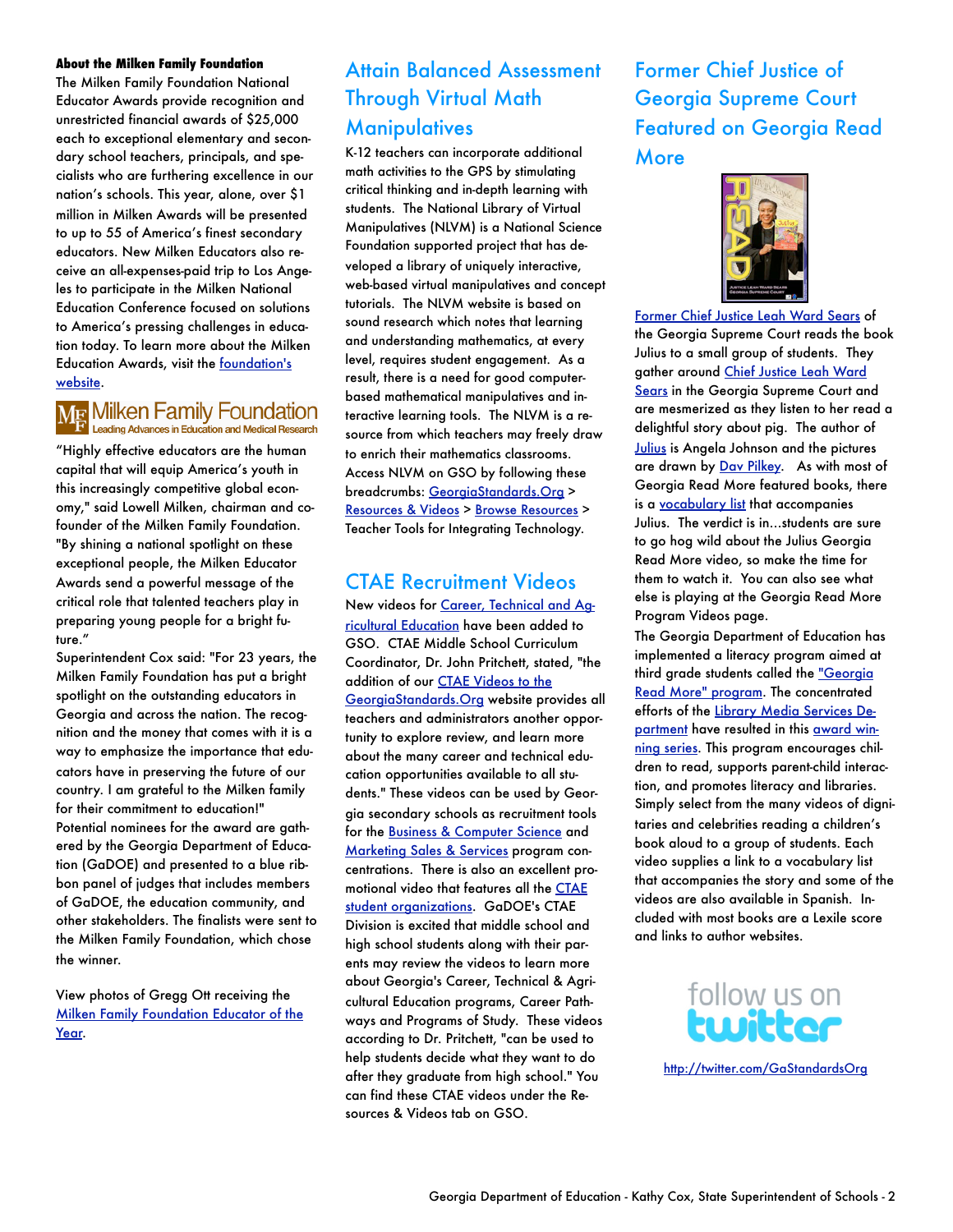# Continuing Education

### Training Resources On GeorgiaStandards.Org



Did you know that there is a dedicated section of GeorgiaStandards. Org on [training](http://www.georgiastandards.org/Learning/Pages/default.aspx)? [Training](https://www.georgiastandards.org/Learning/Pages/default.aspx) can be found under its main tab from any GSO page. It is comprised of resource materials provided by the Georgia Department of Education to assist Georgia school systems with the full implementation of the Georgia Performance Standards (GPS). The [GSO training area](http://www.georgiastandards.org/Learning/Pages/default.aspx) offers access to Elluminate webinars (live and pre-recorded), GPS Registration & Training and a direct link to all of Georgia's Educational Technology Centers (ETCs). Here are some links that include PowerPoint presentations, participant's guides and facilitator's guides that may be useful to your area of teaching:

- •[General Curriculum/Special Education Training Materials](http://www.georgiastandards.org/Learning/Pages/GPSTraining/GeneralCurriculumTrainingMaterials.aspx)
- •[English Language Arts Training Materials](http://www.georgiastandards.org/Learning/Pages/GPSTraining/ELATrainingMaterials.aspx)
- •[Mathematics Training Materials](http://www.georgiastandards.org/Learning/Pages/GPSTraining/MathTrainingMaterials.aspx)
- •[Science Training Materials](http://www.georgiastandards.org/Learning/Pages/GPSTraining/ScienceTrainingMaterials.aspx)
- •[Social Studies Training Materials](http://www.georgiastandards.org/Learning/Pages/GPSTraining/SocialStudiesTrainingMaterials.aspx)

### GaDOE Webinars Training Schedules

To support local school systems in providing training to teachers and administrators, the Georgia Department of Education, will be conducting a series of Elluminate sessions focused on various topics related to serving students. These sessions will be live and interactive. The following is the November 2009 training schedule for additional support for the GPS though interactive webinar (Elluminate) sessions:

#### **English Language Arts**

SIA ELA: Reading and Writing in the Content Areas (Grades 3-5) November 17, 2009 - 3:00 pm

#### **Mathematics**

SIA Math Teacher TALKs Kindergarten – Grade 2 November 3, 2009 - 11:00 am

SIA Math Teacher TALKs Grade 3 – Grade 5 November 5, 2009 - 11:00 am

SIA Math Teacher TALKs Grade 6 – Grade 8 November 5, 2009 - 11:00 am

SIA Math Curriculum Directors Meeting November 10, 2009 - 9:00 am

SIA Math Teacher TALKs Mathematics I and II and Support I and II November 10, 2009 11:00 am

#### **Science**

Using Teacher Notes and Frameworks to Enhance Science (Biology) November 10, 2009 - 3:30 pm

Teacher Notes and Frameworks to Enhance Physical Science November 12, 2009 - 3:30 pm

Using Teacher Notes and Frameworks to Enhance Science (Gr. 3) November 17, 2009 - 3:30 pm

Using Teacher Notes and Frameworks to Enhance Science (Gr. 4) November 18, 2009 - 3:30 pm

Science Professional Learning (School Keys and Instruction) November 23, 2009 - 3:30 pm

*All webinars can be accessed through the [Training page](https://www.georgiastandards.org/Learning/Pages/default.aspx) of GeorgiaStandards.Org or this link:*

#### <http://elluminate.gavirtualschool.org/doe/>

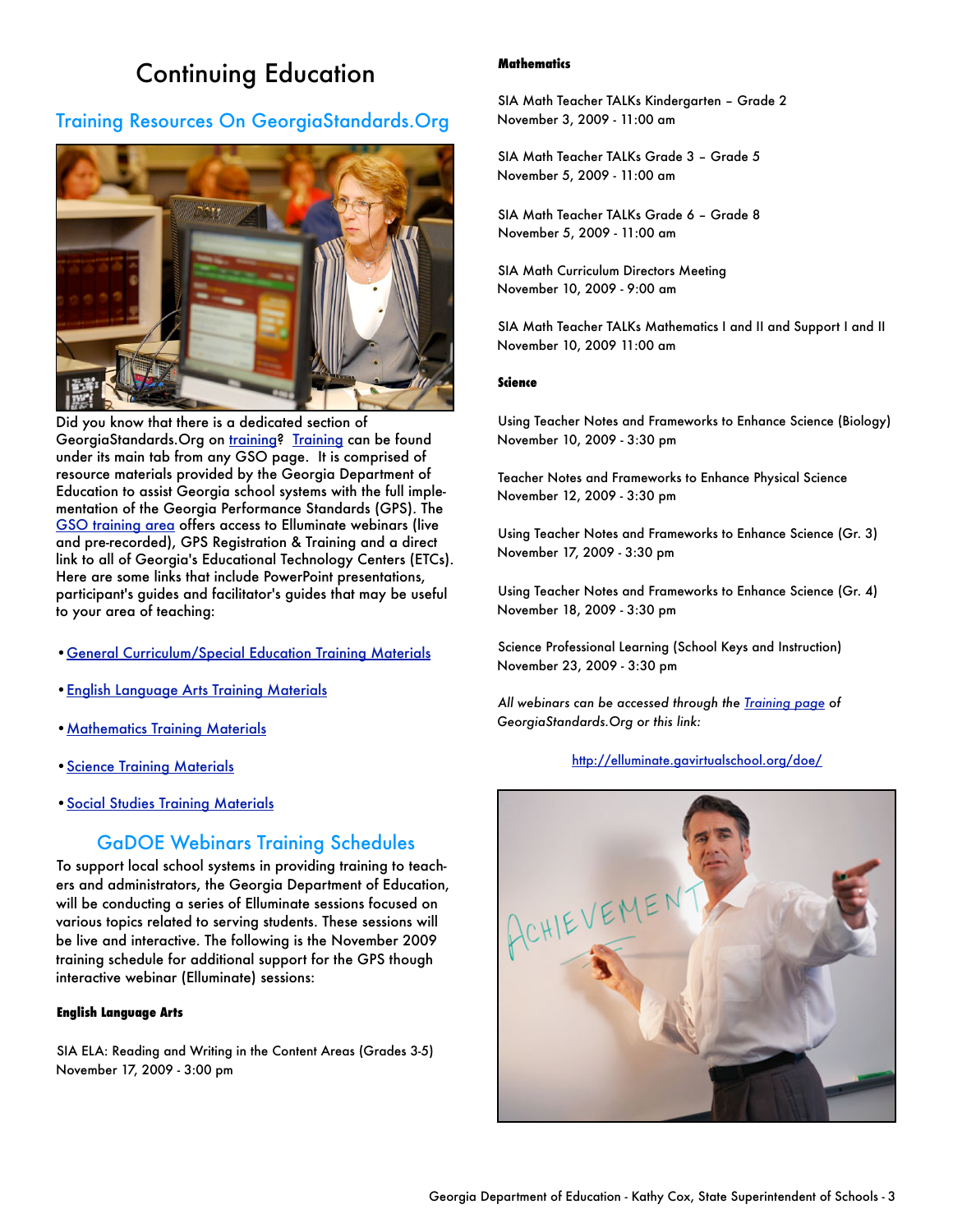# **Celebrating** November

**1864** - The Civil War's [most](http://www.georgiaencyclopedia.org/nge/Article.jsp?id=h-641&pid=s-45)  [destructive campaign](http://www.georgiaencyclopedia.org/nge/Article.jsp?id=h-641&pid=s-45) against a civilian population, began in

1865 - [Georgians elected](http://www.georgiaencyclopedia.org/nge/Article.jsp?id=h-2533&pid=s-45) a new governor, congressmen, and state legislators.

Nov. 15

Nov. 15

Nov. 17

*Anne*.

**1732** [Seven Trustees](http://www.georgiaencyclopedia.org/nge/Article.jsp?id=h-816&pid=s-45) bade farewell to Oglethorpe and the first settlers as they left from Gravesend aboard the

[Atlanta](http://www.georgiaencyclopedia.org/nge/Article.jsp?id=h-2207).

# communicate collaborate connect

For more Georgia facts, visit [The New Georgia Encyclope](http://www.georgiaencyclopedia.org/)[dia](http://www.georgiaencyclopedia.org/).

[GeorgiaStandards.Org](https://www.georgiastandards.org/Pages/default.aspx) is the Thinkfinity State Education Partner in Georgia. GSO provides [Thinkfinity professional](http://www.thinkfinity.org/pd/request_training.aspx)  [development](http://www.thinkfinity.org/pd/request_training.aspx) for educators and trainers.

#### Downloads

> [November calendar tem](http://www.georgiastandards.org/Documents/GSO-to-GO-November-2009-Calendar-Template.doc)plate

#### Links

- > [GSO Contact Information](https://www.georgiastandards.org/Pages/ContactUs/contactus.aspx)
- > [Connect with GSO on Twitter](http://twitter.com/gastandardsorg)
- > [GPS by Grade Level, K-8](http://www.georgiastandards.org/standards/Pages/BrowseStandards/GPS_by_Grade_Level_K-8.aspx)

### November Writing Prompt

Have students write a story about how they celebrate Thanksgiving. How is the day special? What's the best part of the day? Eduplace also offers these other [November activities](http://www.eduplace.com/monthlytheme/november/thanksgiving.html).

November in Georgia **History** 



The [New Georgia Encyclopedia \(NGE\)](http://www.georgiaencyclopedia.org/) features some interesting events that occurred during [November in Georgia](http://www.georgiaencyclopedia.org/nge/Feature.jsp?id=s-45&hl=y). Using NGE, teachers can have students research the name of the ship that carried [James Edward Ogle](http://www.georgiaencyclopedia.org/nge/Article.jsp?id=h-1058&pid=s-45)[thorpe,](http://www.georgiaencyclopedia.org/nge/Article.jsp?id=h-1058&pid=s-45) one of Georgia's first colonists, from England in November of 1732. By teaching about Oglethorpe, second (SS2H1) and eighth (SS8H2) grade teachers are covering two essential social studies performance



standards. Do your students want to learn more about James Oglethorpe? Then have them research information about the [Encoun](http://www.georgiahistory.com/containers/197)[ter and Exchange in a New Colony.](http://www.georgiahistory.com/containers/197)

# November EDSITEment Calendar of Holidays and Special Events

Make time to look at [EDSITEment's November](http://edsitement.neh.gov/calendar.asp?date=11/1/2009)  [2009 calendar](http://edsitement.neh.gov/calendar.asp?date=11/1/2009) because it is stuffed with relevant links to activities, ideas and websites that can be utilized for instruction this month. On November 1, 1986 the First National War Monument for Native Americans was dedicated. Teachers at the elementary level can use the [Not 'Indians,' Many Tribes: Native](http://edsitement.neh.gov/view_lesson_plan.asp?id=324)  [American Diversity lesson plan](http://edsitement.neh.gov/view_lesson_plan.asp?id=324) to develop better awareness between the terms "Indians" and "Native Americans." November 11, 1918 marks the day that the United States entered World War I. Here is a great lesson plan that US History and Civics teachers may want to use titled [United States Entry into World War](http://edsitement.neh.gov/view_lesson_plan.asp?id=471)  [I: A Documentary Chronology](http://edsitement.neh.gov/view_lesson_plan.asp?id=471). ELA teachers may want to start reading Moby Dick with their classes on November 14, since it was the

day [Herman Melville](http://www.poets.org/poet.php/prmPID/236) published (1851) this literary classic. Mark Abraham Lincoln's reelection on November 6, 1860 with [Abraham](http://edsitement.neh.gov/view_lesson_plan.asp?id=662)  [Lincoln, the 1860 Election, and the Future of](http://edsitement.neh.gov/view_lesson_plan.asp?id=662)  [the American Union and Slavery](http://edsitement.neh.gov/view_lesson_plan.asp?id=662) and [Abra](http://edsitement.neh.gov/view_lesson_plan.asp?id=747)[ham Lincoln and Wartime Politics.](http://edsitement.neh.gov/view_lesson_plan.asp?id=747) And November 22, 1963 is the day that President Kennedy was assassinated. The [American](http://millercenter.org/academic/americanpresident/kennedy)  [President website](http://millercenter.org/academic/americanpresident/kennedy) provides in-depth information on John Fitzgerald Kennedy that includes essays on JFK, audio of presidential speeches and transcripts of secret White House recordings.

# National American Indian and Alaska Native Heritage **Month**

November is National American Indian Heritage Month. There are many sites promoting awareness and appreciation to the traditions and culture of American Indians and Alaskan Natives. This [National](http://www.nps.gov/history/nr/feature/indian/)  [American Indian Heritage Month website](http://www.nps.gov/history/nr/feature/indian/) is an excellent starting point to access information and images on their history through publications, parks and other links.